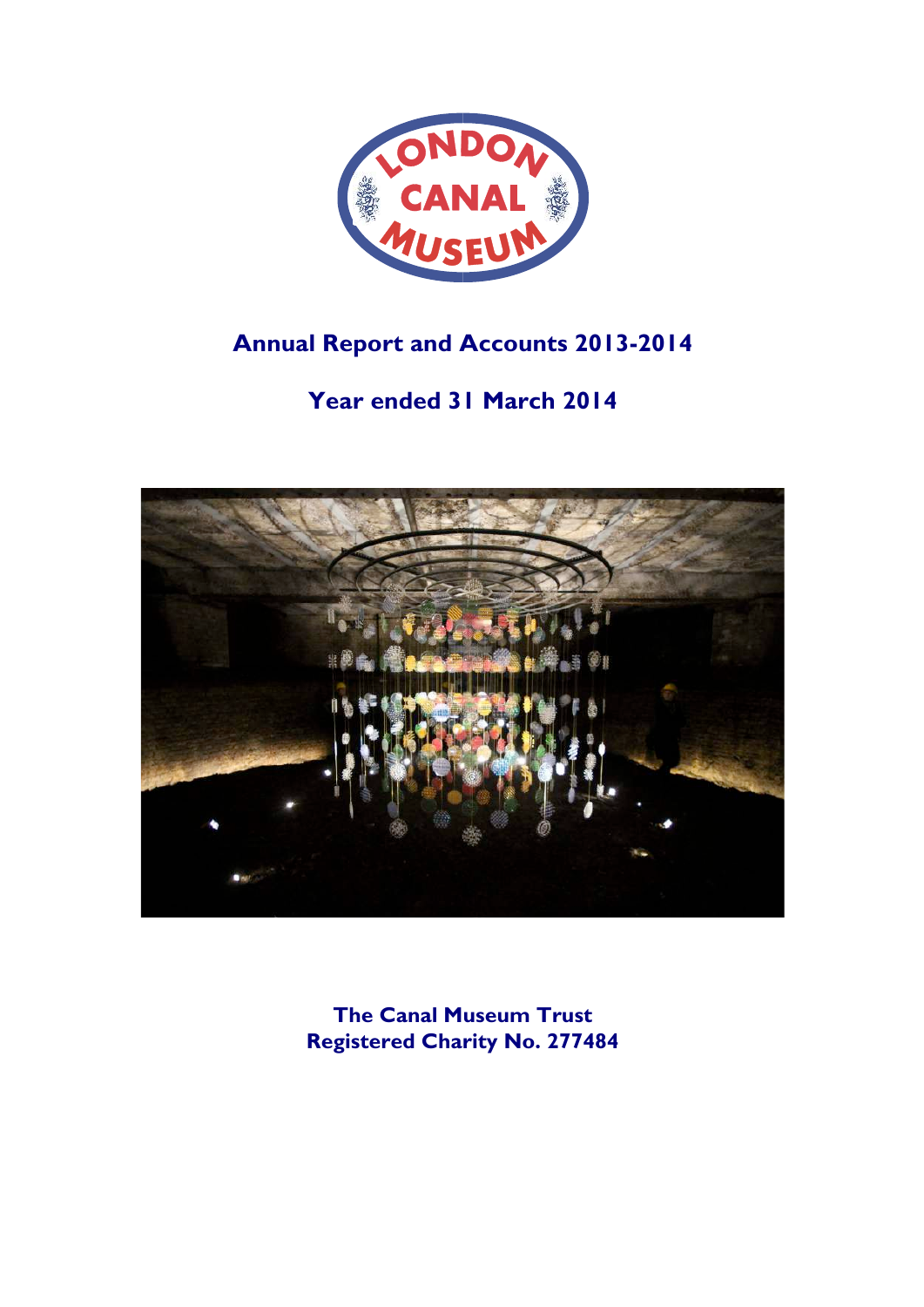# **Annual Report and Accounts 2013-2014**

## **Introduction**

The Trust's objectives are to advance public education regarding inland waterways through the operation of a museum. The Trust operates in accordance with its constitution of 1979, as modified in 2001. Members of the Council of Management are elected annually from the membership of the Trust, which is open to everyone.

The trustees have referred to the Charity Commission's general guidance on public benefit when reviewing the Charity's aims and objectives and in planning its future activities. In particular the trustees consider how planned activities will contribute to the aims and objectives of the Charity.

During the financial year the main activity of the Trust was, as in previous years, the management and development of the London Canal Museum.

The major achievement of the year 2013-14 was the completion of a series of projects relating to the ice well and ice trade history as part of a project with Heritage Lottery Fund support that we began in the 2012-13 financial year. The structural building works were achieved in 2012-13, but most of the learning, interpretation, and public participation projects came to fruition in 2013-14. Also highly notable was the Superposition exhibition in the ice wells, in which a work of art commissioned by the Institute of Physics was seen by a substantial number of people.

The Trust's policy with respect to reserves to be held is to maintain a minimum of £50,000 of reserves as a contingency reserve. In particular this is necessary in case of any need for unforeseen building maintenance expenditure. The Trust retains further sums as may be considered necessary for future maintenance and development projects.



Projects that were part of the Heritage Lottery Fund (HLF) supported Ice Well 2100 project are identified in these pages with this logo.

## **Permanent Exhibitions**

### **Ice Well Lighting**



The two Victorian ice wells are a major feature of the building

and its past as an ice warehouse. They are very much larger than the domestic ice wells that are often to be found in the grounds of country houses. Commercial wells of this size were never numerous and have nearly all been



filled in and obliterated. In contrast, our ice wells are uniquely accessible to the public and appreciated by visitors. Improved lighting has long been an aim. During the year we installed a new professionally-designed LED installation that is programmable and able to light the walls with either atmospheric white and coloured lighting for normal appreciation, or moving displays of coloured light during private functions. The result is a significant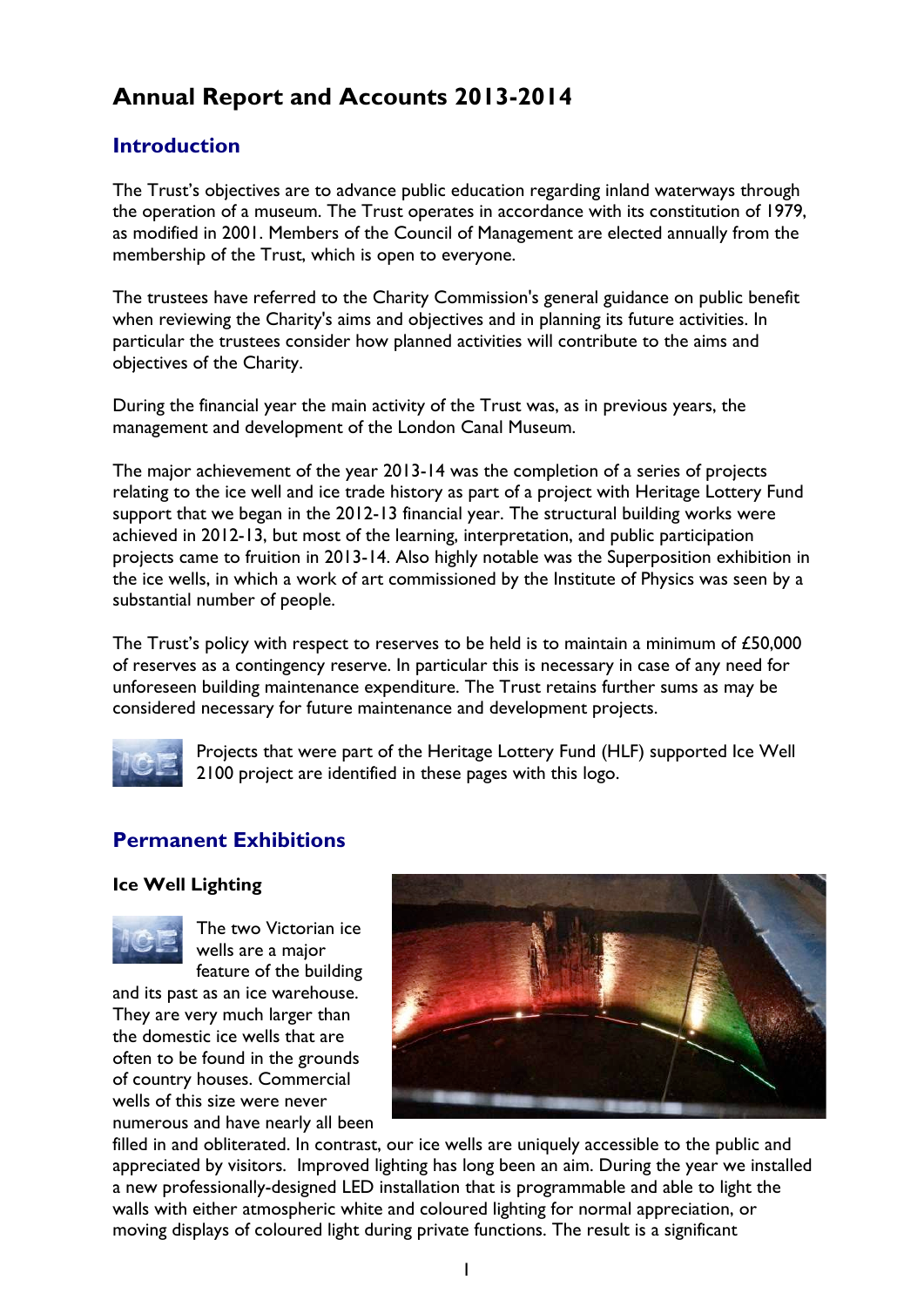improvement in interpretation, allowing visitors to fully appreciate the brick structure that lies beneath their feet.

## **CCTV scheme in ice well**



The eastern ice well cannot be seen from the floor above and access is too difficult to be available regularly to visitors. We installed a camera and floodlights in this well that can be controlled from the Internet. Webcams are common but we know of no other UK museum that has installed a controllable camera in a hidden space. The remote visitor can turn on the lights and move the camera, zooming in to explore the well, and turning it to look at different parts of the structure, all from the museum's website. A tablet computer in the museum exhibition gallery provides a view from this camera to visitors in person. The installation and commissioning of this innovation presented a number of technical challenges that were gradually overcome to make this otherwise inaccessible well available not just to visitors but to Internet users across the world.

### **Model of ice warehouse**



A new model was commissioned as a permanent enhancement



to the museum to show what the building would have been like at the height of the natural ice trade, in the 1890s. Researched with in-house expertise, the model was made in London by a specialist firm and installed at the end of March 2014. The model helps to explain the functioning of this distinctive ice house, before it underwent substantial changes in 1904- 6. Although an element of conjecture has of necessity been deployed, it is

believed to be historically as accurate as our knowledge allows and is a major addition to our interpretation of the ice trade.

## **Temporary exhibitions**

## **When Ice Came to London**



This was the major historical exhibition of the year, telling the story of Carlo Gatti and his businesses, in the light of new

research. An internal research and design team carried out extensive research and gathered new material for the exhibition, adding to our knowledge of the history of the ice trade as well as encouraging public interest and understanding of it.

#### **LONDON AT LEISURE**

As Gatti's ampire developed, be branched out into Music Halls with his brother Giuseppe and his nephews. Gath had had a leance for suppor norms with music in<br>Hungerford Market since 1857, but in 1862 the site was<br>sold to the developers of Channey Cross Station. Gath, who<br>had three generates there, was awarded considerable<br>com



The Palace of Varieties offered affordable ertainment to the more affluent working cla<br>I lower middle class audiences. Most music at this time were respectable places and the poster<br>for the hall emphasise that Gatti's was "a family  $\begin{array}{l} \textit{``...} when a processor person & \textit{very ice}\\ \textit{cream shop was opened} \textit{...}. If gave an \textit{air of property to the place which it} \\ \textit{hat never possessed."} \end{array}$ 

The Mustrated London News on the<br>demice of Hungerford Market

"Carlo and Joseph (Slutesppe) Gatti<br>howe quite helds had deviced and considerable contained at considerable cost and the<br>phase nous looks wery bright and poetty.<br>The status of the artistics who<br>considerable process compan In their regular working expert Image in the Headrical sensity The Fra-

ore perfect propriety in<br>ertainment. The Manay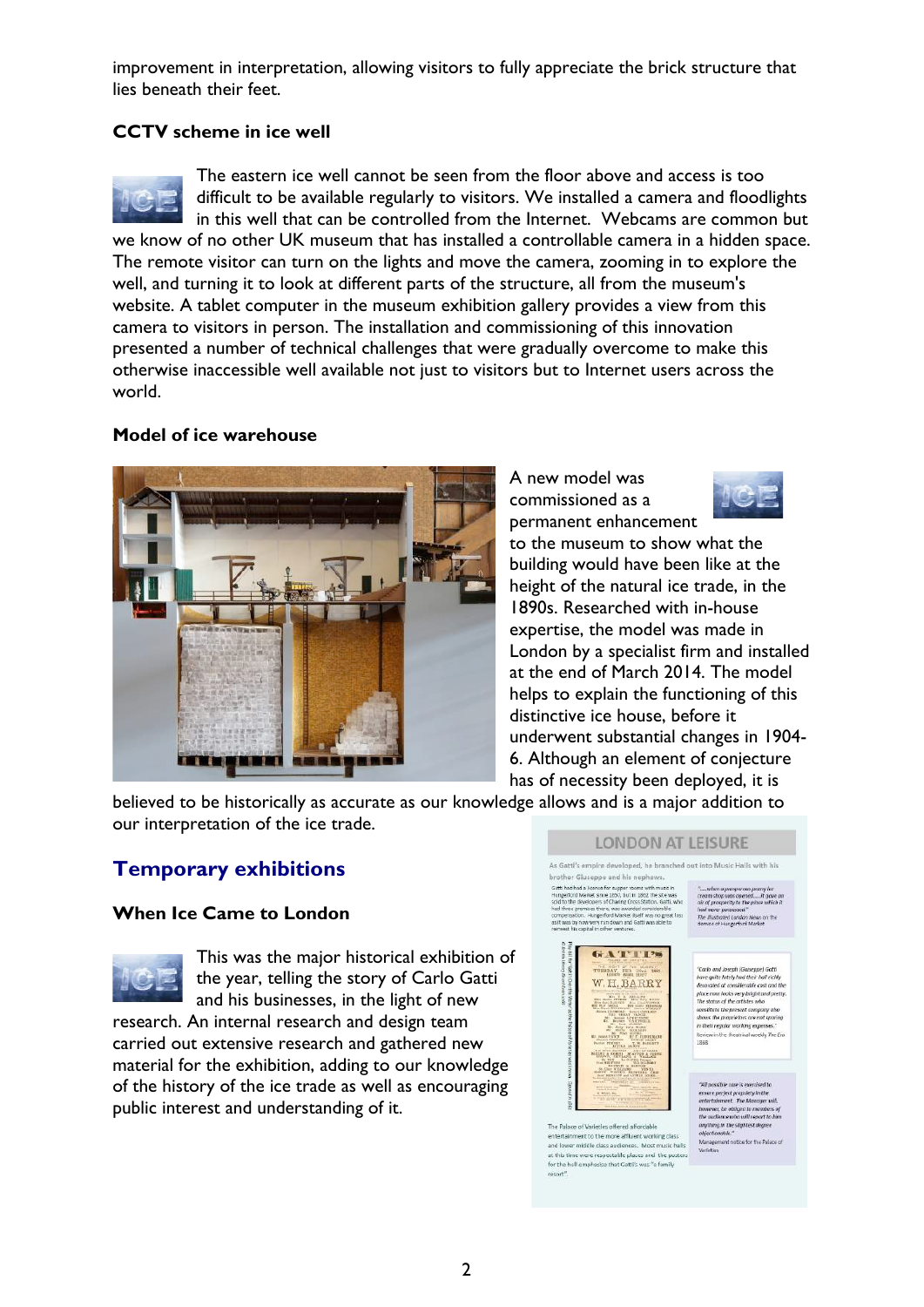## **Little Italy**

An exhibition by the Camden Local Studies and Archives Centre was displayed in the early part of the year, about the lives of the Swiss and Italian migrant community in the King's Cross and Clerkenwell area in the  $19<sup>th</sup>$  Century. We were grateful to the London Borough of Camden for the loan of this exhibition.

## **Superposition**



Superposition was a major project in partnership with the Institute of Physics (IOP). The Institute commissioned a large work of art from the artist Lyndall Phelps, who worked in partnership with a Physicist, Dr. Ben Still. It was inspired by the work of scientists engaged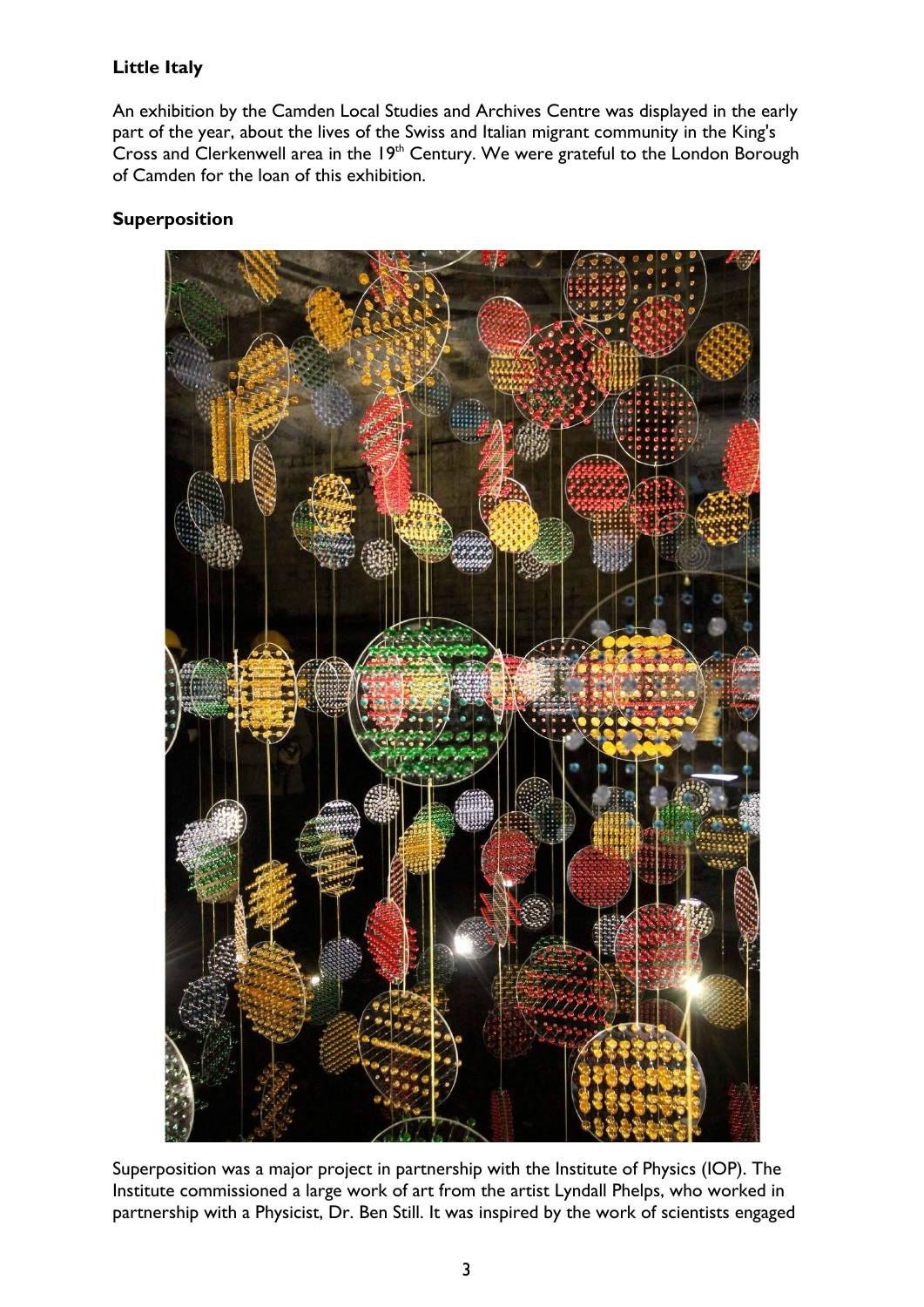in particle physics research, some of which takes place underground in inaccessible locations.

The Institute commissioned the artwork and sponsored the employment of three part-time staff by the museum to interpret the artwork and escort visitors safely down into the wells on three opening days per week from late August until October 2013. The museum was responsible for operational management, the staff, and the tour booking arrangements and it played the leading role in marketing the exhibition to the public.

A great deal of planning was undertaken in order to ensure that members of the public could safely descend into the wells in escorted groups by the specially-trained guides.

An extensive media operation was carried out by both the museum and the IOP, resulting in a good range of publicity for the project and the museum. Coverage was extensive in the printed and online media with some television coverage. The media and public responses to the exhibition were highly favourable.

Two evening events were held at which the public could meet the artist and physicist (in person or via an online link) and see the wells with the artist in attendance.

A total of 1,972 made the descent into the ice well to see the artwork without any incidents or problems. Around half of these had pre-booked and it is believed from survey results that the great majority were new visitors to the museum who would not have visited otherwise. Financially the museum retained the admission charges paid by the additional visitors, resulting in a surplus of estimated additional income over expenditure.

## **Zero Celsius**

In December 2013 another art installation in the ice well, viewed from above, was created by local artist Irma Irsara. Zero Celsius was a series of transient ice creations incorporating additional frozen items. The artist was in attendance for most of the time so that visitors could watch her work in progress from above.

Operationally this exhibition was a success although the number of additional visitors was on a modest scale.

## **Linocuts**

From the autumn until February 2014 an exhibition by artist Eric Gaskell showed canal scenes in the form of Linoprints.

## **KX Commissions**

In May a short exhibition of a video work by Pauline Bickerton, a student at the University of the Arts, was shown. The video was a commentary on social changes in the floating residential community.

## **Special Events**

## **ICE Celebration Day**

On 10 August 2013 a special event was held to celebrate the achievements of the ice project including the conservation structural work in the ice well. This was a success with 119 paying visitors, a local reporter present and good feedback. A small brass band played in the well. There were demonstrations of ice cream making by a costumed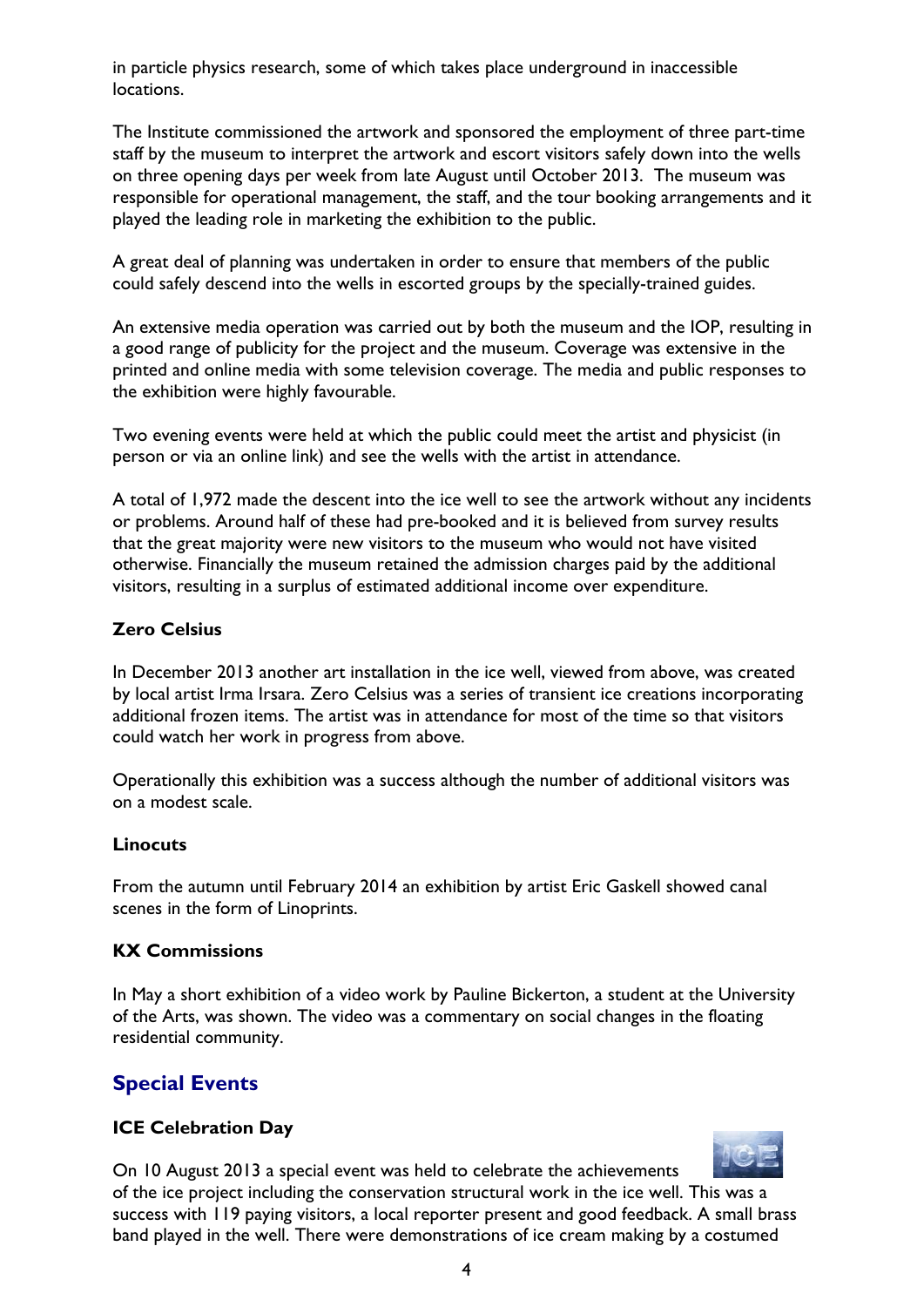interpreter in the role of Mrs A. B. Marshall, the Victorian celebrity cook. A participation artist led the creation of a giant drawing with visitors, and a range of children's activities was provided.

## **Museums at Night**

In May we ran an arts-based event for "Museums at night" attracting a new audience in the evening. Artists and poets took part in this, with commissioned poems based on ice trade and ice well history and other performance poets

## **Tunnel Trips**

We continued to provide a regular programme of guided tunnel boat trips during the summer months. These featured a commentary by a museum member of staff, as well as a trip through the Islington Tunnel for a combined boat trip and museum ticket price. The season was extended to the second Sunday in October.

## **First Thursday Talks**

The museum continued its long standing practice of inviting keynote speakers, from the canal world, to give presentations on their specialist areas. These "First Thursday'" illustrated talks continued to attract a regular audience, often bolstered by those who wished to hear a particular speaker, or about a key theme.

### **Halloween**

At the end of October 2013 we again took part in another joint operation with Camden Canals and Narrowboat Association. Large numbers of children enjoyed a boat trip through Islington Tunnel and various activities in the museum associated with Halloween. The event attracted around 300 people in total.

### **Ice Well Visits**

On two dates in July, as part of the Festival of Archaeology, a national celebration of the man-made past, ice well visits were provided for visitors. This was an enhanced programme to allow people to see the completed underground works.



## **Victorian Festival**

The museum provided ice cream making demonstrations using costumed volunteers at a festival in nearby Granary Square on 28 September 2013. Ice and equipment were ferried back and forth on board the museum's tug Bantam IV.

## **Towpath Walks**

We again ran a programme of guided towpath walks, some public and some for pre-booked groups.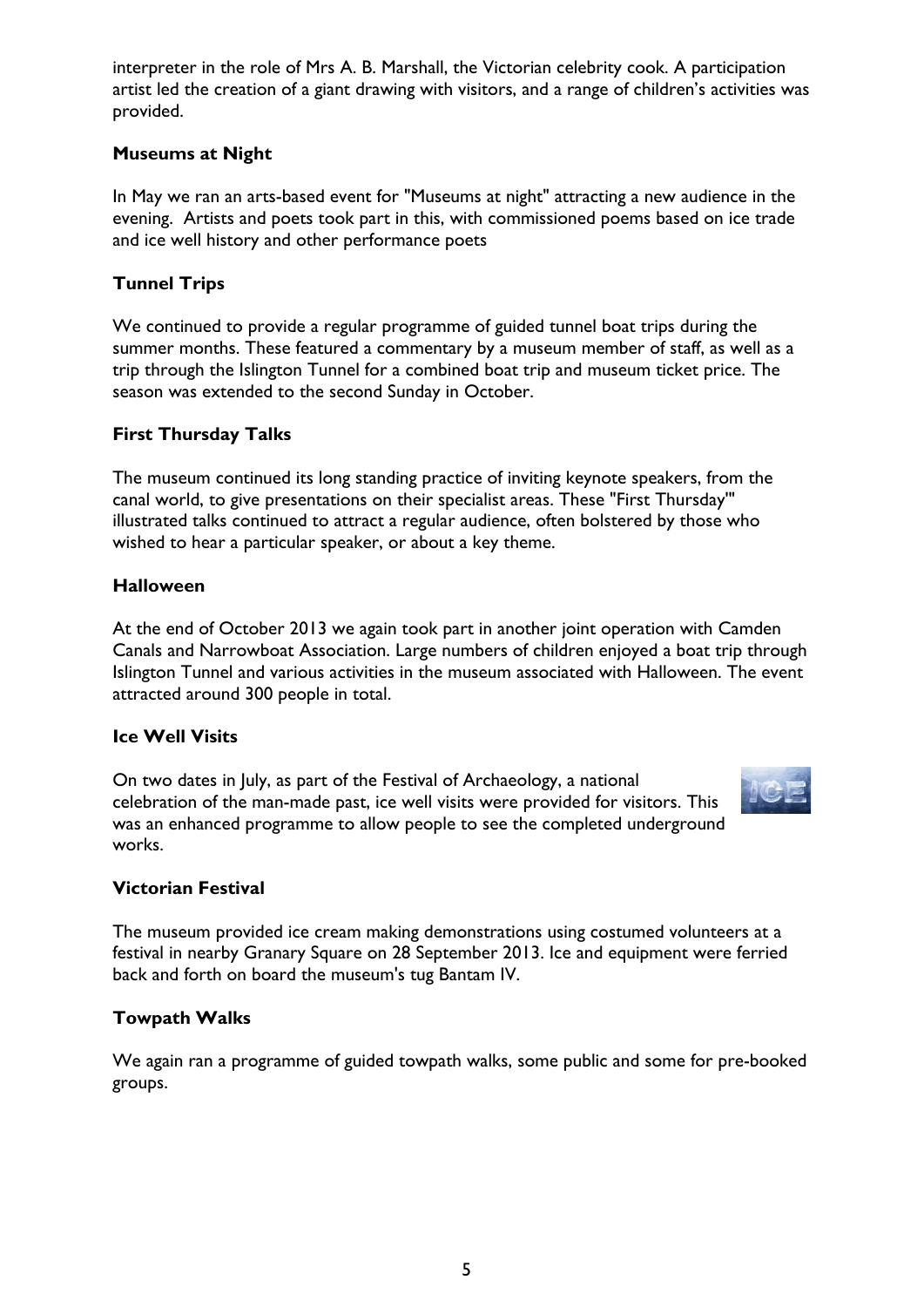## **Mikron Theatre**

As usual we hosted two theatre performances by the Mikron Theatre Company who tour England by canal boat.

## **Adult** *Digging Deeper* **Ice Study Days**

Three study days were held to attract a new audience of people wanting to learn more about ice-related history. The topics were:

- Ice wells and the climate
- Mrs Marshall
- History of the Ice Trade

It proved difficult to attract a large audience for these events.

## **Ice Well 2100 Project**



A launch event took place for this project in March 2013, although by then the underground works were almost complete. Some of the substantial payments that were made for this work appear in the accounts for the 2013-2014 financial

year, as expenditure on conservation and collection.

In addition to the multiple events documented in these pages, the museum developed a capacity that will be maintained in the future.

The role of Mrs A. B. Marshall was developed as a living history role through costumed interpretation with a special costume procured for this. The museum's ability to stage live interpretation was demonstrated at summer activities for children and the other events mentioned in this report. The capacity of the exhibition team was also developed as they gained experience and confidence.

A Steering Group, including community representation, was formed to fulfil and advisory role in the project and met several times.

A Project Manager and a Project Learning Officer were employed to manage the programme and develop the educational resources.

We were represented at the Youth Arts Centre in Cromer Street, giving a Mrs Marshall Ice cream demonstration for the OneKX festival in October 2013.

The project was fully completed by the end of the financial year.

## **Education**

A new Education Officer was appointed and started on  $I<sup>st</sup>$  July 2013 following the retirement of the previous post-holder.

## **Activities for Children**



The summer programme of children's activities went by the title *Ice and a Slice of Fun* in 2013 and drew on the ice project in large measure. This included live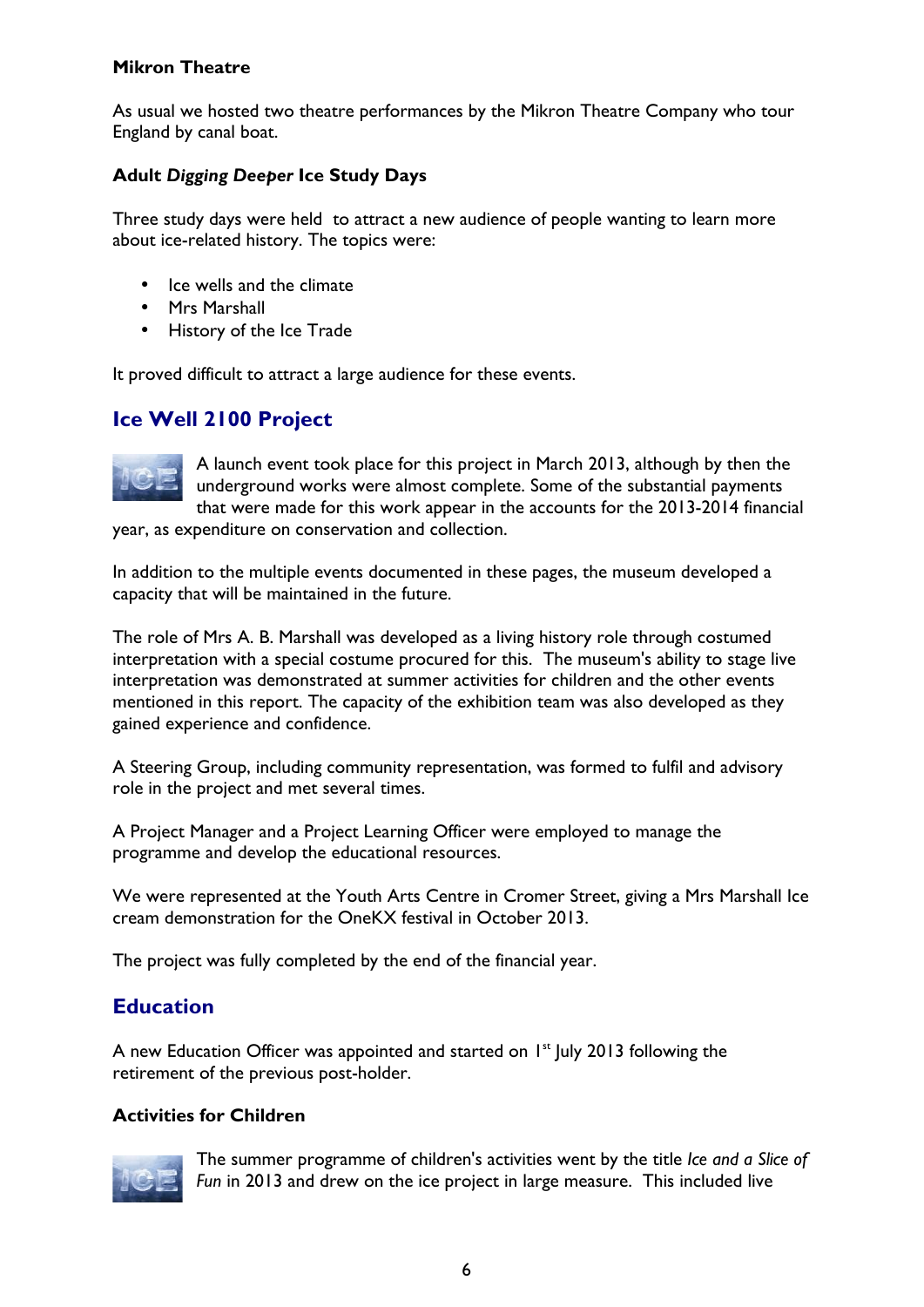interpretation and a range of ice related activities devised by the Project Learning Officer.

### **Development**



Four new educational workshops were developed on the ice theme. These were trialled and feedback obtained from volunteer schools

### **Promotion**



It is difficult to draw in teachers for evening events but our Teacher's Discovery Evening to promote the workshops in June 2013 was considered a success with a good attendance and take-up of our offer.

### **Replica Ice Cream Machine**



We commissioned a replica to be made of a patent design of ice cream maker that Mrs A. B. Marshall produced in the early  $20<sup>th</sup>$  Century. The replica is made partly from modern materials in the interests of hygiene but is otherwise the

same as the machines used in that period. It can be used to make ice cream and children can learn by participating in the process, enabling us to teach science and history at the same time.

## **Finance**

The year was a good one for the museum with a total income of  $£178,541$  and expenditure of £136,707. This enabled us to rebuild reserves for future projects, of which there were several in prospect, following the major expenditure on our own contribution to the various ice well projects. There was an increase of £18,186 in reserves.

All the main sources of income showed increases. The museum's main income is derived from admissions, venue hire, moorings and the museum shop.

## **Marketing**

The museum continued to take part in the joint promotion with the Association of Train Operating Companies to provide "two for one" admission to rail passengers. This promotion has been a success over several years.

Significant resources continued to be deployed to selected press and media opportunities with a limited spend on traditional advertising.

Our efforts to develop the museum's social media presence continued and the number of followers and supporters on all the platforms continued to increase.

Visitor numbers for the 12 months ending 31 March 2014 were 20,054, a substantial increase on the previous year's corresponding figure. This was partly due to additional visitors to see Superposition, and also influenced by improved recording. Excluding function hire visitors, the figure was 15,787. There were 1972 visitors to see the exhibition, of which at least one thousand were estimated to be new visitors to the museum, who would not otherwise have come. Although a one-year peak due to the major exhibit, the year is notable as being the first since the museum opened when more than 20,000 visitors have been recorded.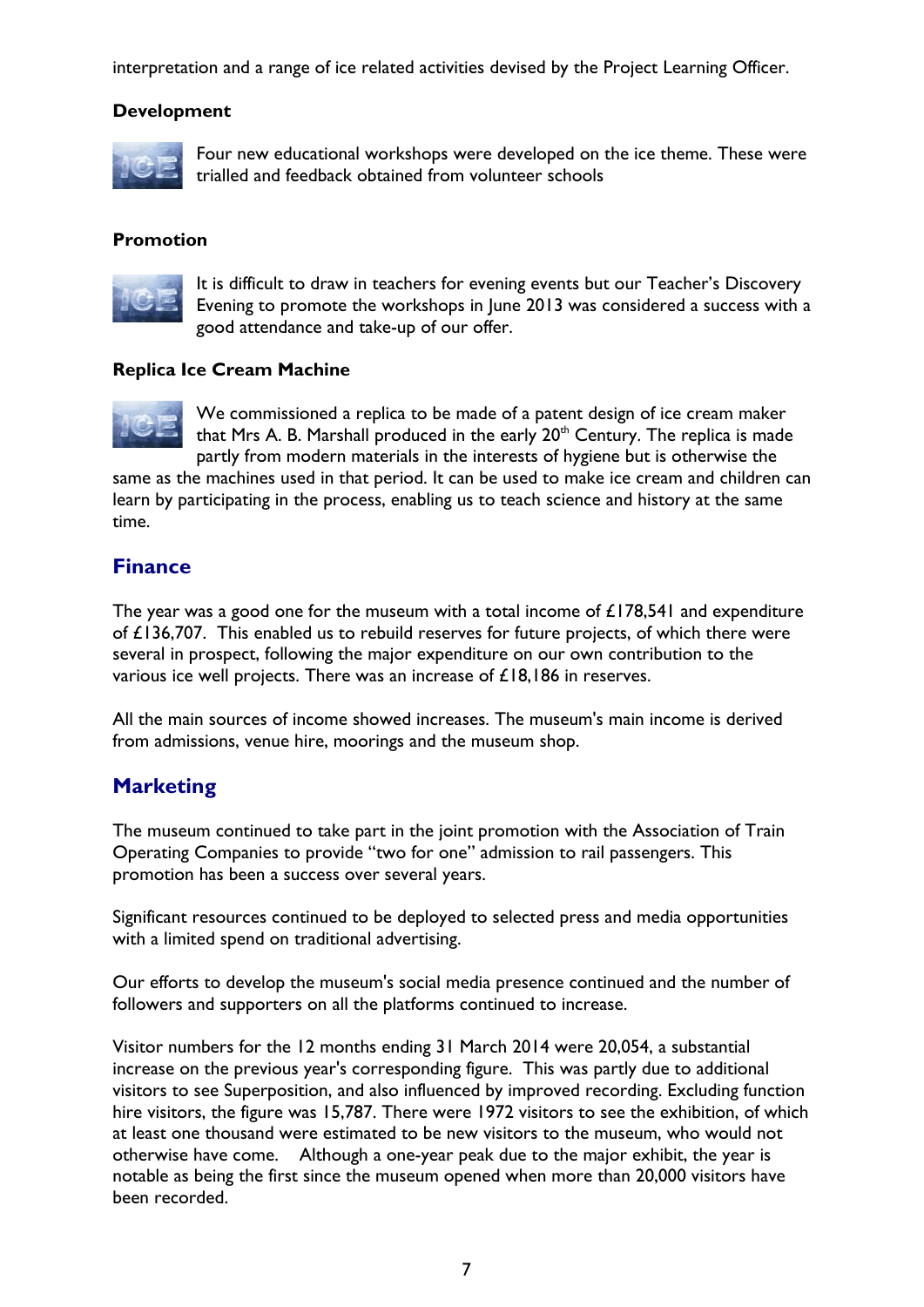We exhibited at the National Waterways Festival, held in Watford, showing our towpath tractor (see Collection, below).

We again sponsored two boats in the national collection, contributing to their maintenance so that they could be kept in good repair at the National Waterways Museum.

## **Venue Hire**

The museum's venue hire services had a good year with increased revenue as compared to the previous year. A trend towards more services being provided such as bar services is reflected in higher costs, albeit at a low level in comparison to revenue.

## **Collection**



The museum was fortunate to become aware of an opportunity that is unlikely to occur again for many years, to purchase a 1960 canal towpath tractor manufactured by Wickhams of Ware and used on the London canals as a replacement for the horse. These tractors were extensively used in London but rarely in other parts of England and were a common sight in the 1950s and 1960s.

The tractor is in working order and was exhibited at the National Waterways Festival prior to a period in store. It has been placed on loan to the Walthamstow Pump House

Museum until 4 November 2018. London Canal Museum does not at present have any storage facilities or space to display the tractor on the ground floor. It is impractical to take it to the first floor.

We were also fortunate to be offered an original ice cream making machine from Mrs A. B. Marshall's company dating back at least to the 1920s. It is in excellent condition and has been stabilised by our usual conservator and prepared for display.

We were offered a collection of audio recordings of a Mrs Alice Creswell, who was a boatwoman before the Second World War, and whose conversation was recorded by an enthusiast in the 1970s. Whilst not of broadcast quality the material is of historical interest and

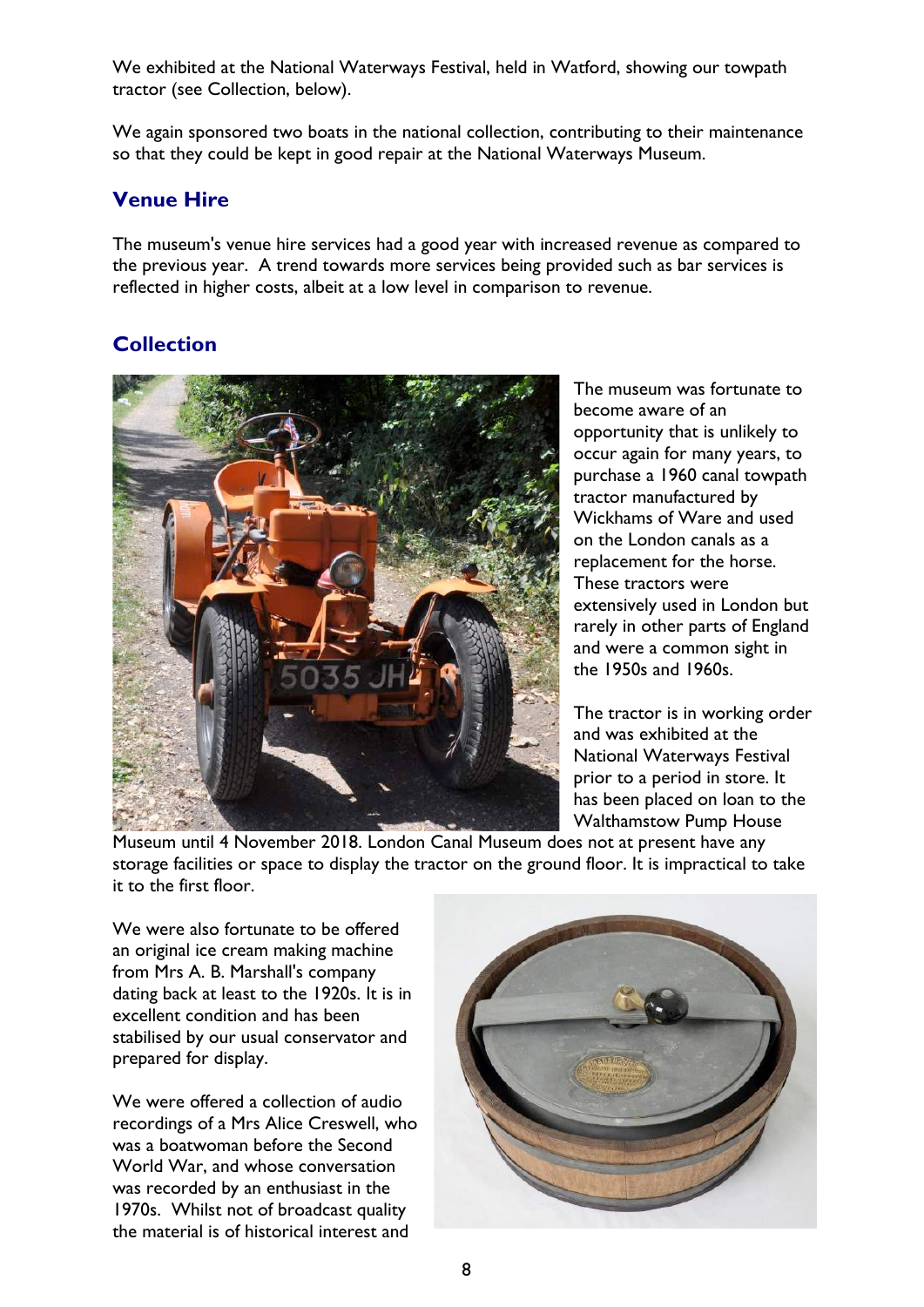a valuable addition to our collection. We have had the recordings digitised.

The late Arthur Farrand Radley was a long-term friend of the museum and a well-known speaker and canal historian. We were fortunate to be offered a large amount of material by his widow and with help from a volunteer Intern we carried out an unusual project to help sort the collection and bring some of it to the museum for addition to the collection or for passing to other bodies. The collection comprises books, papers, and a large number of colour photographs.

An antiquarian book, *Tour of the Grand Junction Canal* became available during the year and we were fortunate to win this at auction. It is a rare volume, documenting the canal in the early 19th Century.

## **Building Management**

## **Heating**

A report was commissioned from a consultant firm into future heating of the building. The resulting report was not considered satisfactory but contained some useful work on the insulation properties of the building that will inform future work. A negotiated settlement was reached with the consultant.

## **Ice Well Leak**

The Canal and River Trust, at their expense, carried out extensive "grouting" works in July 2013 to stem the leakage from the canal into the ice well. The work was successful in reducing the flow of water from the canal into our basement, but ingress of water remains a problem. Further work will be needed in the future to eliminate the problem.

## **IT Infrastructure**

A major upgrade to the museum's information technology infrastructure was carried out. All the rooms of the building are now connected by permanent cabling to a new hub in a cabinet on the ground floor. This has improved the reliability and performance of our IT systems including the ice well camera installation.

## **Security**

The building's alarm systems were resupplied with electricity via a new circuit so that they would not be affected by any interruption of supply caused by a circuit being "tripped" in other parts of the building.

## **Staffing**

## **Overview**

The Trust's staff remained stable with one part-time Education Officer and one part-time Volunteering Manager employed. During the Superposition project, three additional parttime paid staff were employed.

The museum's team of volunteers are committed to the aims and objectives of the museum. They enable the museum to open six days per week and to offer wide-ranging activities to all our visitors. The trustees are grateful to all the volunteers for their continued support.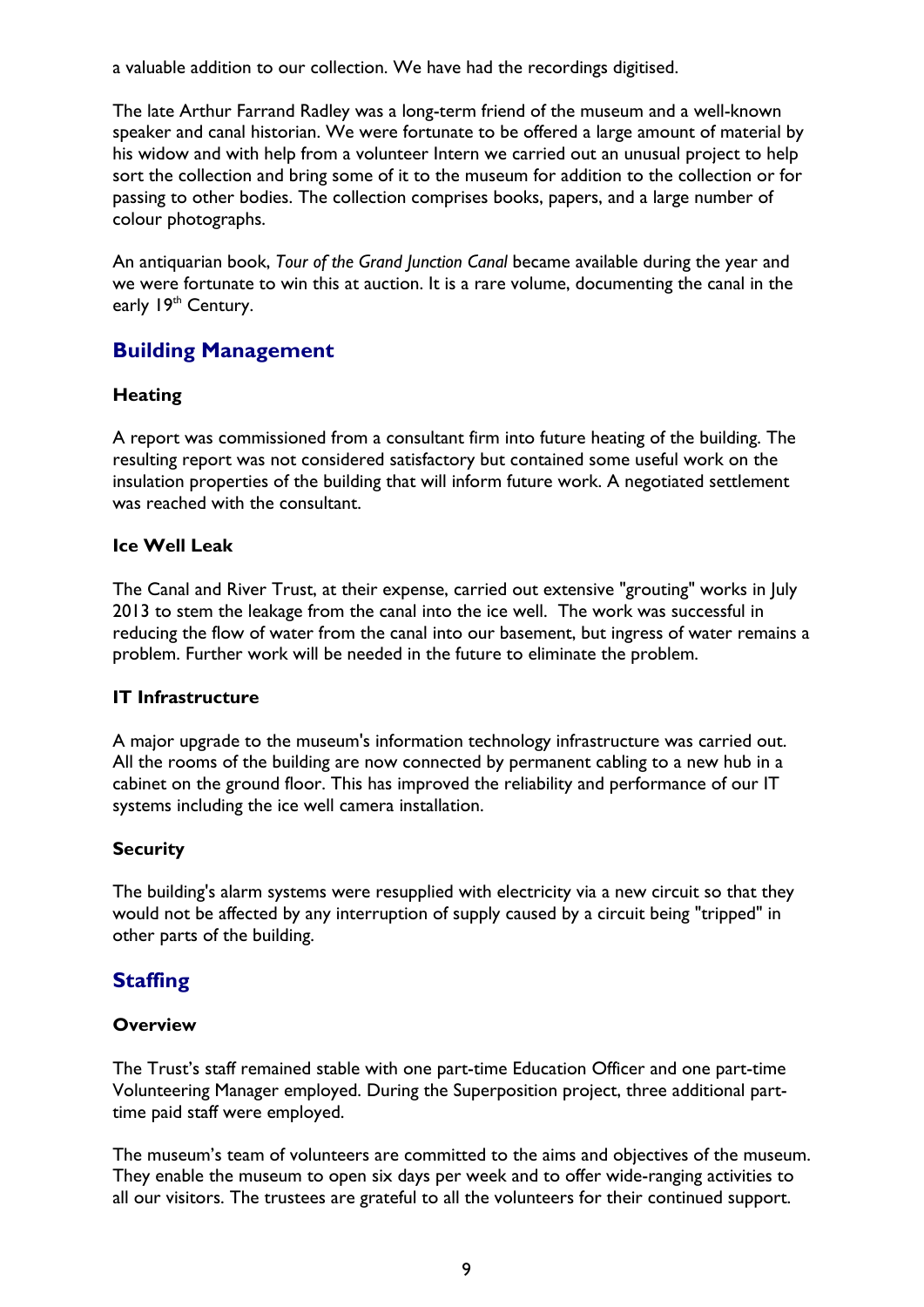The newsletter continued to be a welcomed communications tool and volunteers were encouraged to provide content.

## **Training**

The provision of training for voluntary staff is regarded as an important part of our staff management. Training not only equips people for the role that they carry out, it also offers a benefit of volunteering in the museum. During the year training events were held regularly, usually accompanied by a small social function to encourage relationship-building. The core training topics are health and safety, dealing with potential emergencies, customer service, and disability awareness.

Additional training was offered to volunteers as part of the ice project. This included:

- Ice Breaker talks training I evening session for researchers and others
- Oral history training. A professional tutor was engaged to deliver two courses.



• Our "Mrs Marshall" costumed interpreter was trained by a consultant

## **Reward and Recognition**

The museum continued to provide a varied programme of social events, which were well attended including a Christmas party with a cabaret and a summer party.

## **Community Support**

The museum is part of more than one community, and was able to offer support to these communities by the provision of free or heavily discounted meeting space. We hosted meetings for:

- Inland Waterways Association (canal community)
- Friends of the Regent's Canal (canal community)
- Basin moorings residents (local and canal community)
- Waterway Recovery Group (canal community)

We hosted a community reception for the launch of a "green sculpture" on Wharfdale Road, free of charge, arranged by Sophie Talbot, a local community activist. (local community)

We also offer heavily discounted venue hire facilities to waterways charities including the Canal and River Trust and smaller waterways charities from time to time.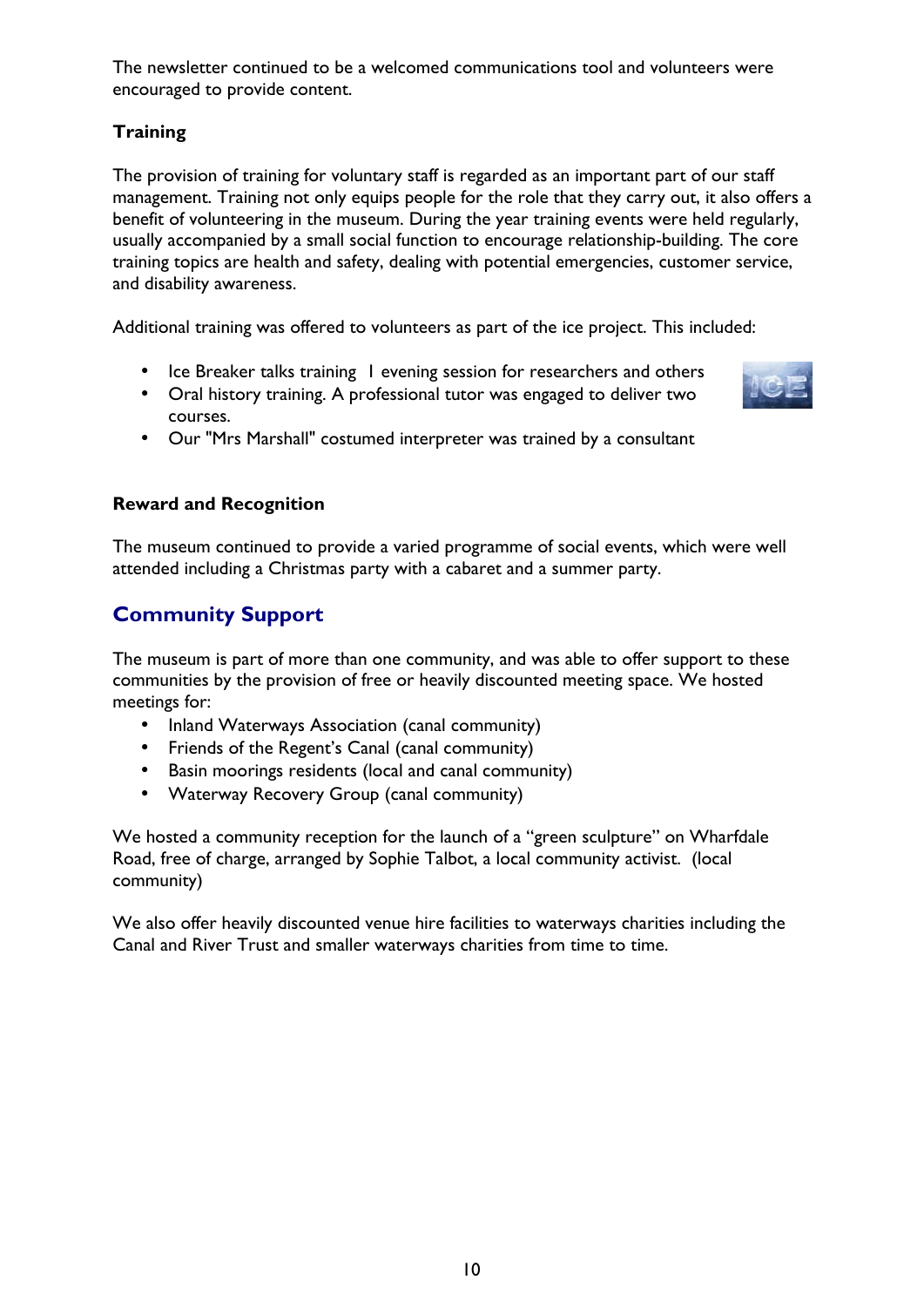#### **SECTION B**

### **THE CANAL MUSEUM TRUST**

### **REGISTERED CHARITY NUMBER: 277484**

### **UNAUDITED FINANCIAL STATEMENTS FOR THE YEAR ENDED 31 MARCH 2014**

## **CONTENTS**

| Reference and administrative information   | 12      |
|--------------------------------------------|---------|
| Independent Examiner's Report              | 13      |
| <b>Statement of Financial Activities</b>   | 4       |
| <b>Balance Sheet</b>                       | 15      |
| Notes to the Financial Statements          | $16-18$ |
| Detailed Statement of Financial Activities | 19-20   |

Page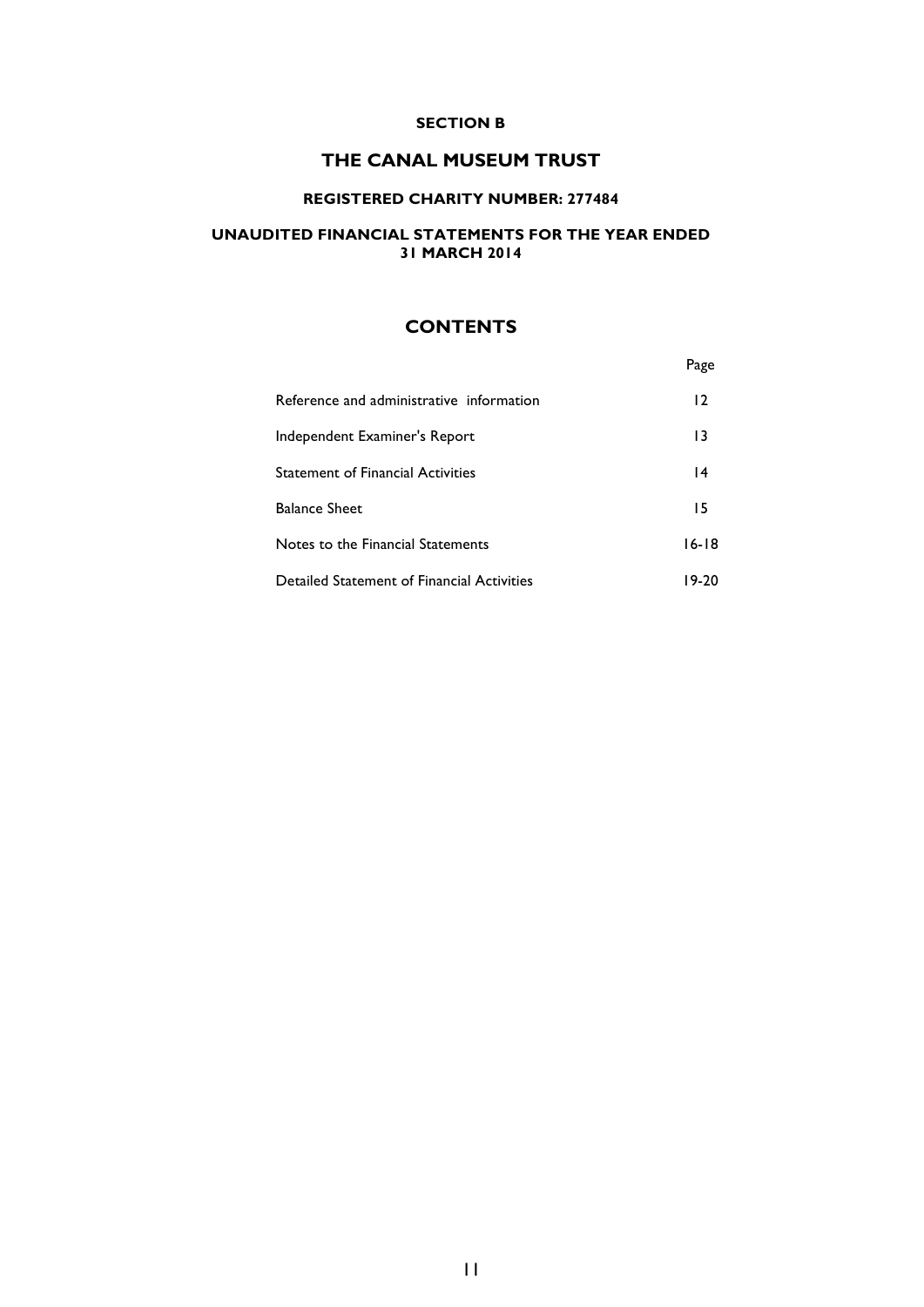#### **REPORT OF THE TRUSTEES FOR THE YEAR ENDED 31 MARCH 2014**

The trustees present their report with the financial statements of the charity for the year ended 31 March 2014. The trustees have adopted the provisions of the Statement of Recommended Practice (SORP) 'Accounting and Reporting by Charities' issued in March 2005.

The information required to be disclosed in the trustees report is contained in Section A of the Annual Report

#### **REFERENCE AND ADMINISTRATIVE DETAILS**

#### **Registered Charity number** 277484

#### **Principal address**

12/13 New Wharf Road London N1 9RT

#### **Trustees**

M Sach (Chair) R Squires M Tucker T Lewis (Secretary) W Davidson DML Gee (Treasurer) K Doyle (To November 2013)

#### **Independent examiner**

SBM & Co 24 Wandsworth Road London SW8 2JW

#### **Solicitors**

Farrer & Co 66 Lincoln's Inn Fields London WC2A 3LH

#### **Bankers**

Cooperative Bank plc Delf House Southway Skelmersdale WN8 6WT

The information required to be disclosed in the trustees report is contained in Section A of the Annual Report .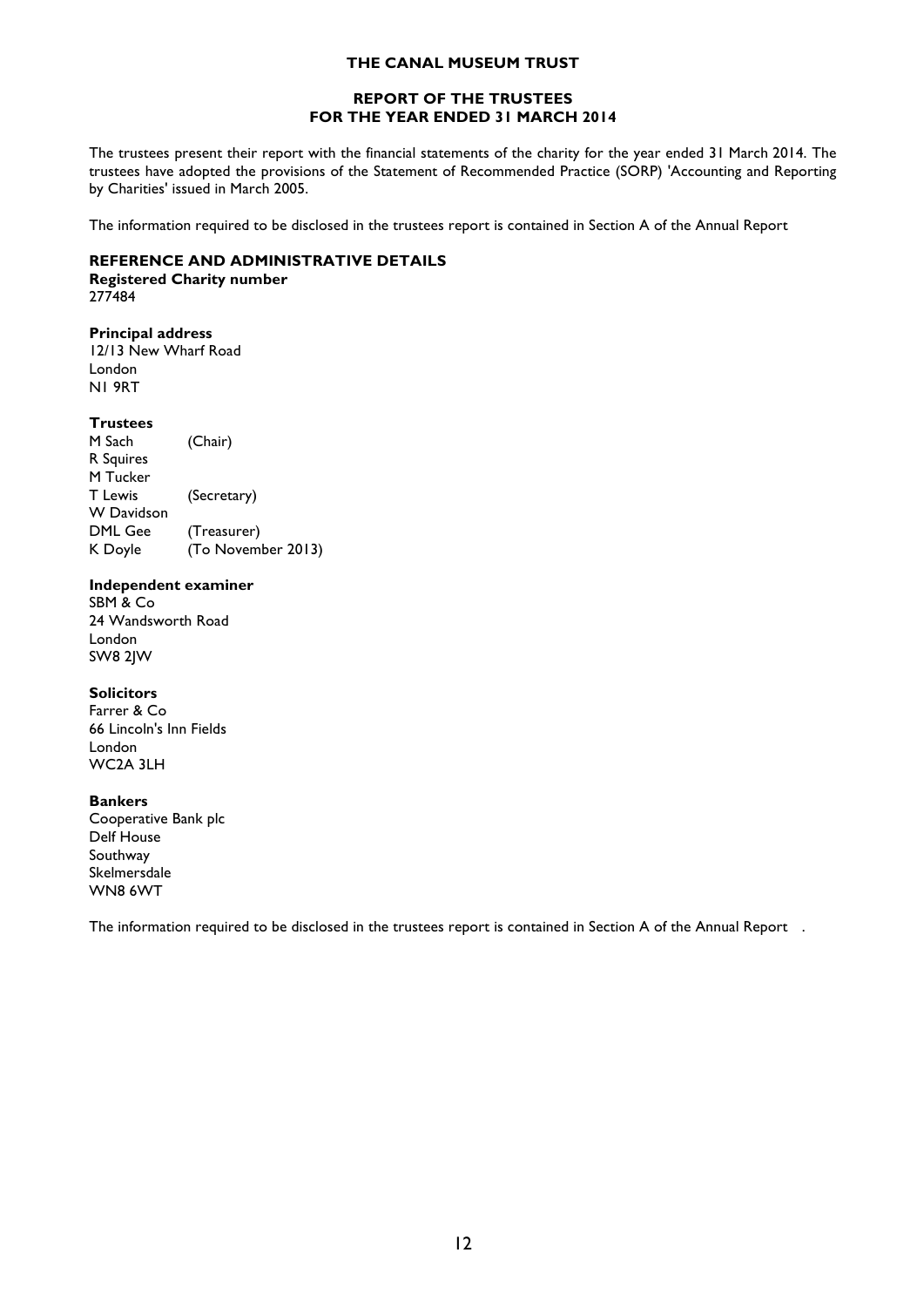#### **INDEPENDENT EXAMINER'S REPORT TO THE TRUSTEES OF THE CANAL MUSEUM TRUST**

I report on the accounts for the year ended 31 March 2014 set out on pages four to eight.

#### **Respective responsibilities of trustees and examiner**

The charity's trustees are responsible for the preparation of the accounts. The charity's trustees consider that an audit is not required for this year (under Section 144(2) of the Charities Act 2011 (the 2011 Act)) and that an independent examination is required.

It is my responsibility to:

- examine the accounts under Section 145 of the 2011 Act
- to follow the procedures laid down in the General Directions given by the Charity Commission (under Section 145(5)(b) of the 2011 Act); and
- to state whether particular matters have come to my attention.

#### **Basis of the independent examiner's report**

My examination was carried out in accordance with the General Directions given by the Charity Commission. An examination includes a review of the accounting records kept by the charity and a comparison of the accounts presented with those records. It also includes consideration of any unusual items or disclosures in the accounts, and seeking explanations from you as trustees concerning any such matters. The procedures undertaken do not provide all the evidence that would be required in an audit, and consequently no opinion is given as to whether the accounts present a 'true and fair view ' and the report is limited to those matters set out in the statements below.

#### **Independent examiner's statement**

In connection with my examination, no matter has come to my attention:

- (1) which gives me reasonable cause to believe that, in any material respect, the requirements
	- to keep accounting records in accordance with Section 130 of the 2011 Act; and
	- to prepare accounts which accord with the accounting records and to comply with the accounting requirements of the 2011 Act

have not been met; or

(2) to which, in my opinion, attention should be drawn in order to enable a proper understanding of the accounts to be reached.

Pauline B McAlpine, BA FCA **SBM Associates** 24 Wandsworth Road London **SW8 2IW** 

Paulne MAlgain

Date: 13 January 2015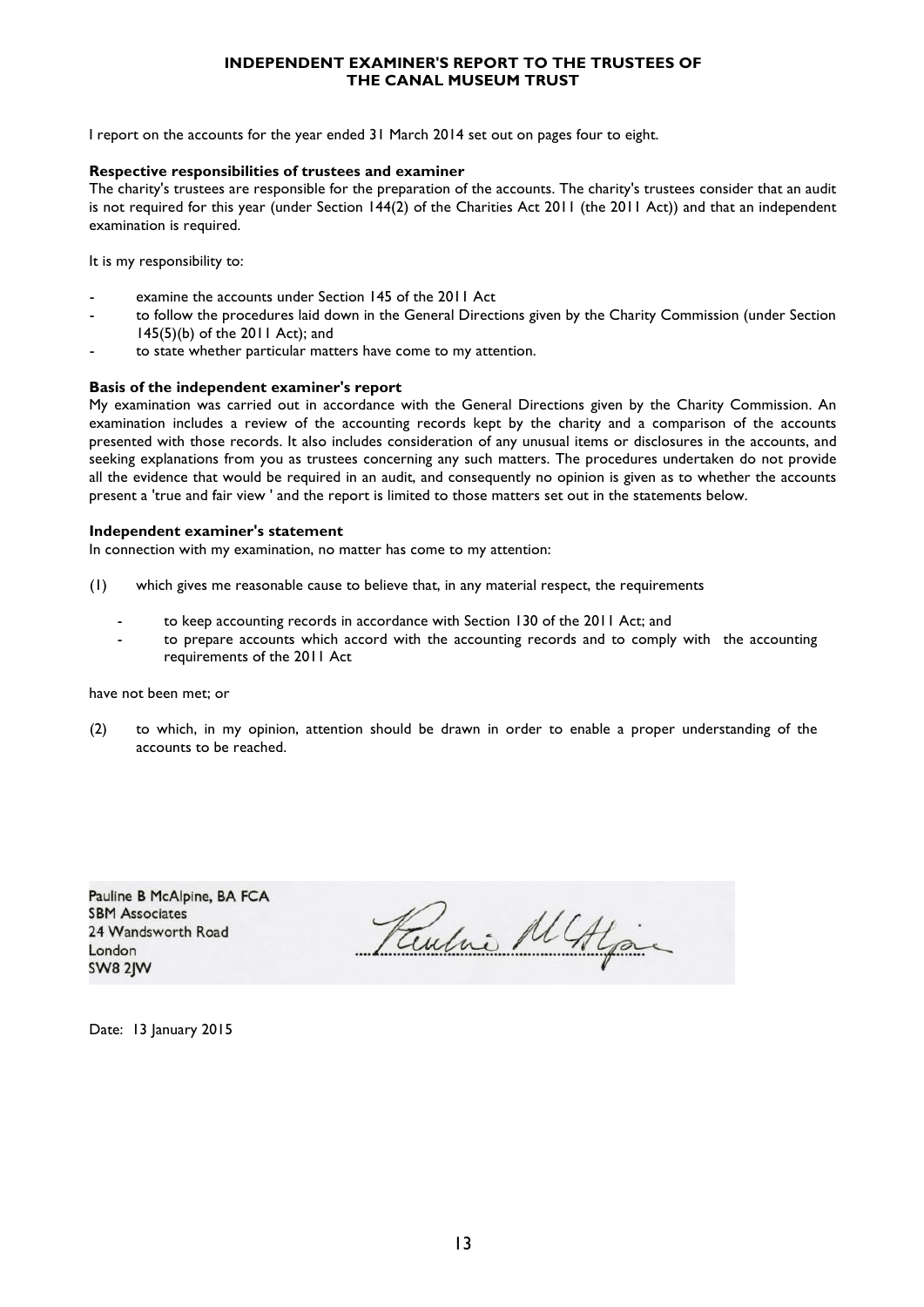#### **STATEMENT OF FINANCIAL ACTIVITIES FOR THE YEAR ENDED 31 MARCH 2014**

|                                             |                 |                     |                   | 2014               | 2013    |
|---------------------------------------------|-----------------|---------------------|-------------------|--------------------|---------|
|                                             |                 | <b>Unrestricted</b> | <b>Restricted</b> | <b>Total funds</b> | Total   |
|                                             |                 | fund                | fund              |                    | funds   |
|                                             | Note            | £                   | £                 | £                  | £       |
| <b>INCOMING RESOURCES</b>                   |                 |                     |                   |                    |         |
| Incoming resources from generated funds     |                 |                     |                   |                    |         |
| Voluntary income                            | L               | 1,990               | 39,720            | 41,710             | 52,035  |
| Activities for generating funds             | $\mathbf{2}$    | 108,006             |                   | 108,006            | 92,430  |
| Investment income                           | 3               | 4 I I               |                   | 4 I I              | 540     |
| Incoming resources from charitable          |                 |                     |                   |                    |         |
| activities                                  |                 |                     |                   |                    |         |
| <b>Operation of Museum</b>                  | 9               | 68,134              |                   | 68,134             | 51,785  |
| <b>Total incoming resources</b>             |                 | 178,541             | 39,720            | 218,261            | 196,790 |
| <b>RESOURCES EXPENDED</b>                   |                 |                     |                   |                    |         |
| <b>Costs of generating funds</b>            |                 |                     |                   |                    |         |
| Fundraising trading: cost of goods sold and |                 |                     |                   |                    |         |
| other costs                                 | 10              | 29,968              |                   | 29,968             | 24,637  |
| <b>Charitable activities</b>                |                 |                     |                   |                    |         |
| <b>Operation of Museum</b>                  | $\mathbf{1}$    | 105,539             | 63,368            | 168,907            | 168,049 |
| <b>Governance costs</b>                     | 12              | 1,200               |                   | 1,200              | 1,200   |
|                                             |                 |                     |                   |                    |         |
| <b>Total resources expended</b>             |                 | 136,707             | 63,368            | 200,075            | 193,886 |
| <b>NET INCOMING/(OUTGOING)</b>              |                 |                     |                   |                    |         |
| <b>RESOURCES BEFORE TRANSFERS</b>           |                 | 41,834              | (23, 648)         | 18,186             | 2,904   |
| Gross transfers between funds               | 8               | (23, 648)           | 23,648            |                    |         |
| Net incoming/(outgoing) resources           | $\overline{13}$ | 18,186              |                   | 18,186             | 2,904   |
| <b>RECONCILIATION OF FUNDS</b>              |                 |                     |                   |                    |         |
|                                             |                 |                     |                   |                    |         |
| Total funds brought forward                 |                 | 58,980              |                   | 58,980             | 56,076  |
| <b>TOTAL FUNDS CARRIED FORWARD</b>          |                 | 77,166              |                   | 77,166             | 58,980  |
|                                             |                 |                     |                   |                    |         |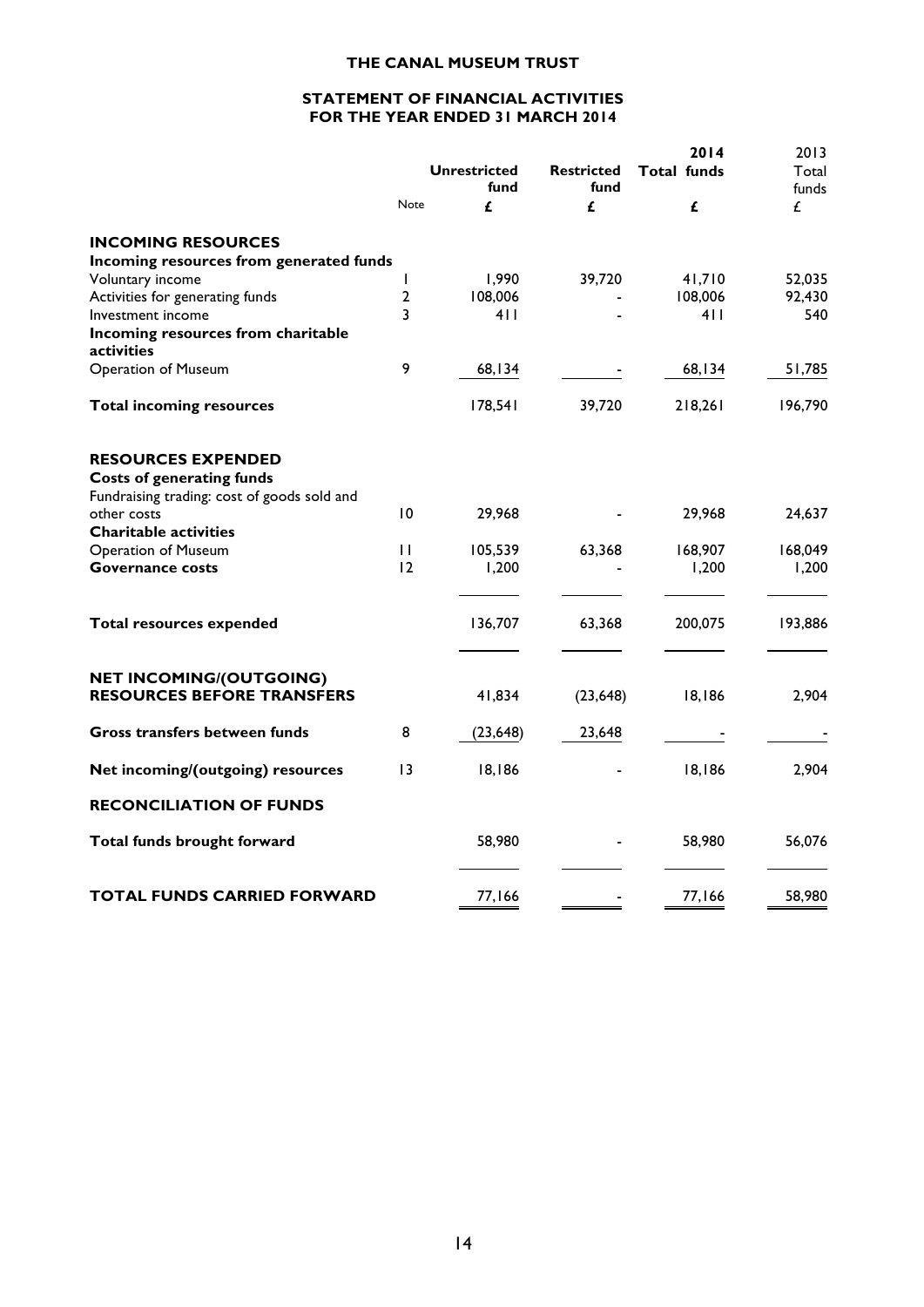### **BALANCE SHEET AT 31 MARCH 2014**

|                                                               |      |                             |                           | 2014               | 2013        |
|---------------------------------------------------------------|------|-----------------------------|---------------------------|--------------------|-------------|
|                                                               |      | <b>Unrestricted</b><br>fund | <b>Restricted</b><br>fund | <b>Total funds</b> | Total funds |
|                                                               | Note | £                           | £                         | £                  | £           |
| <b>CURRENT ASSETS</b>                                         |      |                             |                           |                    |             |
| <b>Stocks</b>                                                 | 6    | 13, 122                     |                           | 13, 122            | 13,154      |
| Cash at bank                                                  |      | 69,694                      |                           | 69,694             | 88,108      |
|                                                               |      | 82,816                      |                           | 82,816             | 101,262     |
| <b>CREDITORS</b>                                              |      |                             |                           |                    |             |
| Amounts falling due within one year                           | 7    | (5,650)                     |                           | (5,650)            | (42, 282)   |
| <b>NET CURRENT ASSETS</b>                                     |      | 77,166                      |                           | 77,166             | 58,980      |
| <b>TOTAL ASSETS LESS CURRENT</b><br><b>LIABILITIES</b>        |      | 77,166                      |                           | 77,166             | 58,980      |
| <b>NET ASSETS</b>                                             |      | 77,166                      |                           | 77,166             | 58,980      |
| <b>FUNDS</b><br>Unrestricted funds<br><b>Restricted funds</b> | 8    |                             |                           | 77,166             | 58,980      |
| <b>TOTAL FUNDS</b>                                            |      |                             |                           | 77,166             | 58,980      |

The financial statements were approved by the Board of Trustees on 13 January 2015 and were signed on its behalf by:

Martin Sach, Chair of Trustees

DR. .......

**DML Gee, Treasurer**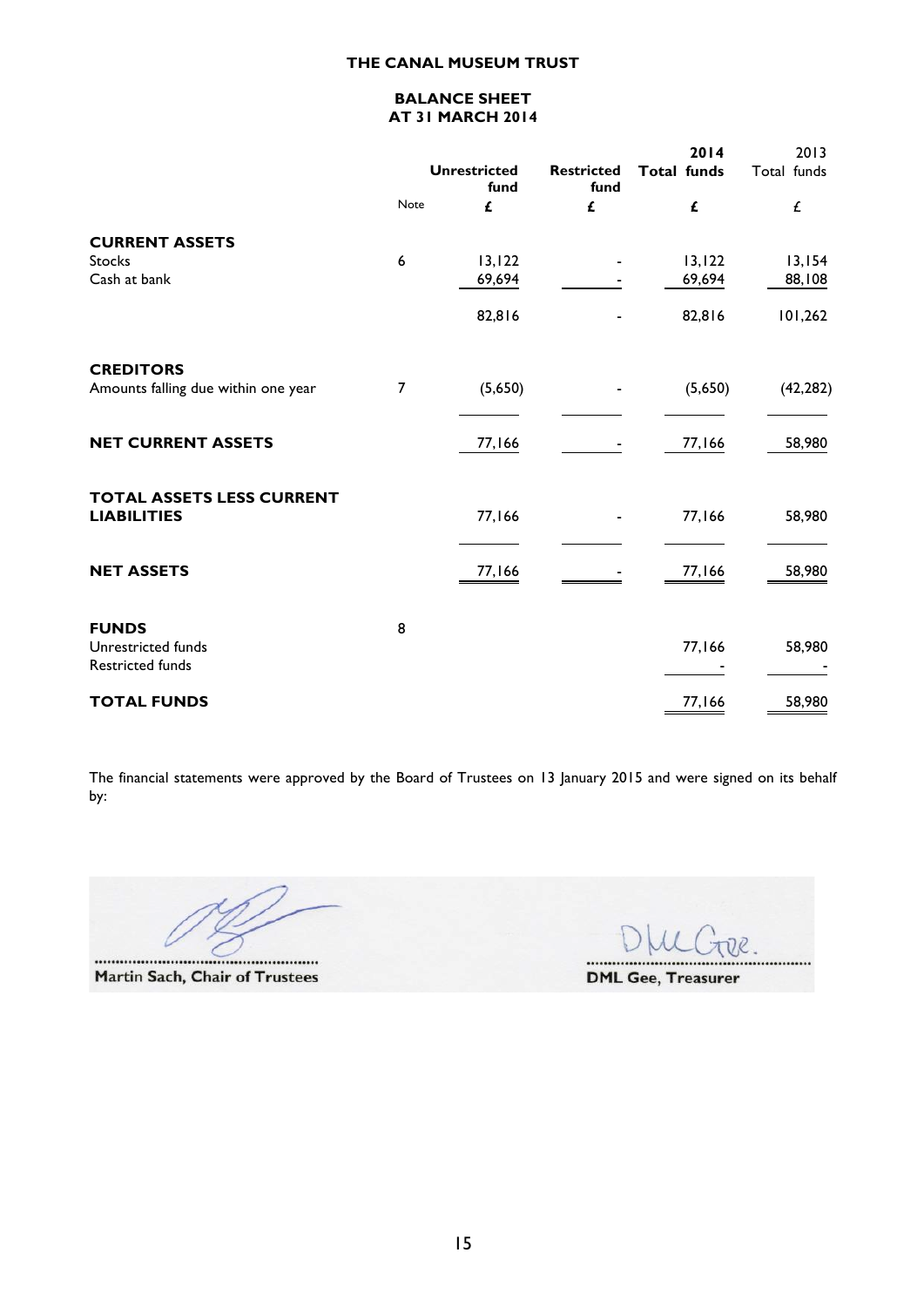#### **NOTES TO THE FINANCIAL STATEMENTS FOR THE YEAR ENDED 31 MARCH 2014**

#### **1. ACCOUNTING POLICIES**

#### **Accounting convention**

The financial statements have been prepared under the historical cost convention, and in accordance with the Financial Reporting Standard for Smaller Entities (effective April 2008), the Charities Act 2011 and the requirements of the Statement of Recommended Practice, Accounting and Reporting by Charities.

#### **Incoming resources**

All incoming resources are included on the Statement of Financial Activities when the charity is legally entitled to the income and the amount can be quantified with reasonable accuracy.

#### **Resources expended**

Expenditure is accounted for on an accruals basis and has been classified under headings that aggregate all cost related to the category. Where costs cannot be directly attributed to particular headings they have been allocated to activities on a basis consistent with the use of resources.

#### **Stocks**

Stocks are valued at the lower of cost and net realisable value, after making due allowance for obsolete and slow moving items.

#### **Taxation**

As a registered charity the Museum Trust benefits from rates relief and is generally exempt from Income Tax and Capital Gains Tax, but not from VAT. When applicable, irrecoverable VAT is shown as a separate expense in the Statement of Financial Activities rather than included in the cost of those items to which it relates. The trustees consider the cost of the detailed calculations and additional record keeping required to allocate VAT irrecoverable under the partial exemption regime would exceed the potential benefit.

#### **Fund accounting**

Unrestricted funds can be used in accordance with the charitable objectives at the discretion of the trustees.

Restricted funds can only be used for particular restricted purposes within the objects of the charity. Restrictions arise when specified by the donor or when funds are raised for particular restricted purposes.

#### **Charitable activities**

In the opinion of the trustees, the charity has one significant activity in pursuance of its objects, that of the operation of the museum

#### **Tangible fixed assets**

The Canal Museum Trust owns the freehold property in which the London Canal Museum is situated. In the absence of a professional valuation, the costs of obtaining which the trustees consider would outweigh the benefits to the Trust, the freehold property has not been capitalised in the financial statements.

In addition, the museum's collections, exhibition materials and fittings are capitalised but written off to income and expenditure in the year of purchase.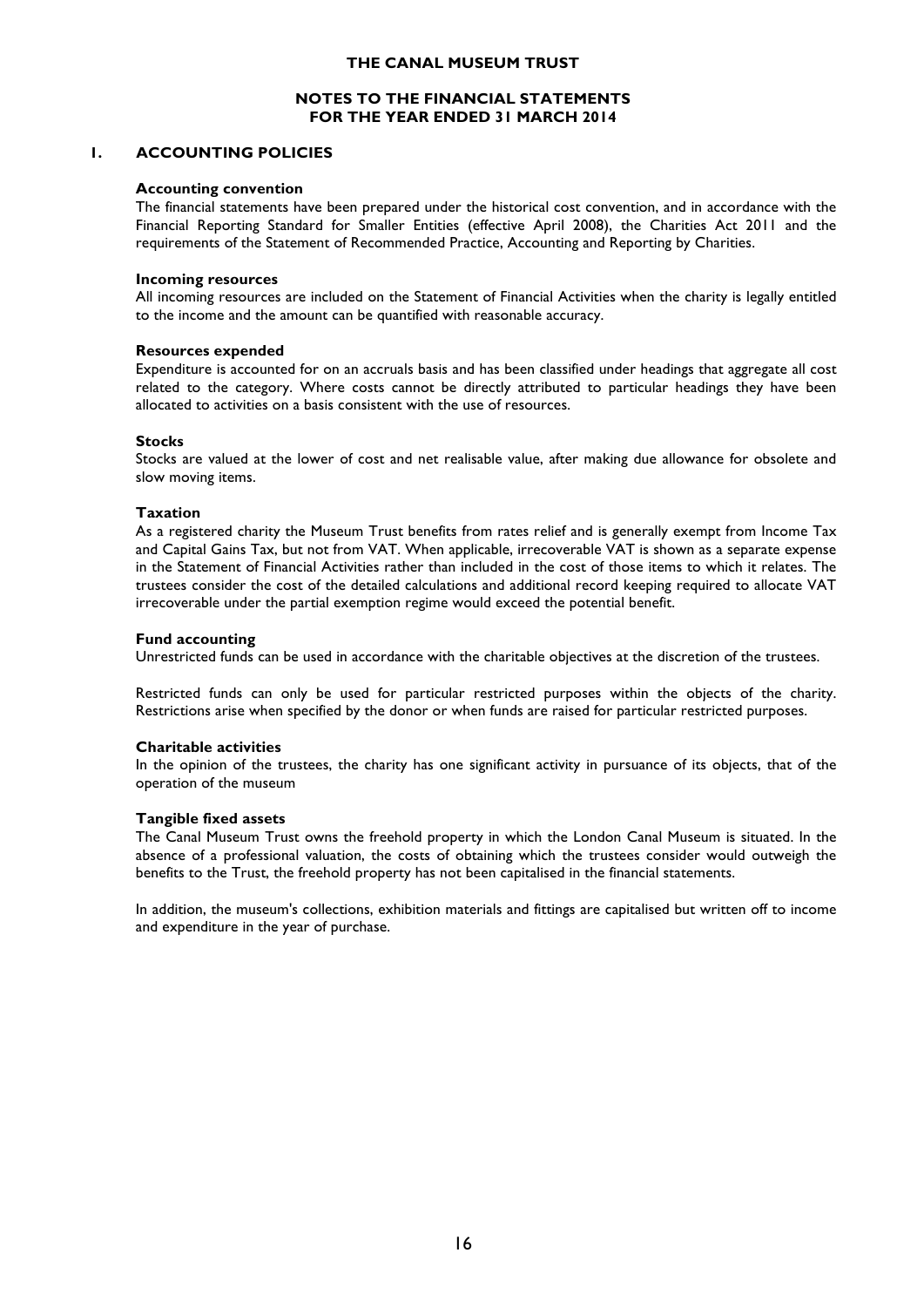#### **NOTES TO THE FINANCIAL STATEMENTS - CONTINUED FOR THE YEAR ENDED 31 MARCH 2014**

#### **2. ACTIVITIES FOR GENERATING FUNDS**

|    |                          | 2014    | 2013   |
|----|--------------------------|---------|--------|
|    |                          | £       |        |
|    | Shop income              | 19,568  | 17,283 |
|    | Moorings                 | 15,149  | 14,675 |
|    | Museum Hire              | 73,289  | 60,472 |
|    |                          | 108,006 | 92,430 |
|    |                          |         |        |
| 3. | <b>INVESTMENT INCOME</b> |         |        |

|                      | 2014  | 2013   |
|----------------------|-------|--------|
| <b>Bank interest</b> | 4 I I | $-540$ |

#### **4. TRUSTEES' REMUNERATION AND BENEFITS**

There was no trustees' remuneration or other benefits for the year ended 31 March 2013 nor for the year ended 31 March 2012.

#### **Trustees' expenses**

During the year total expenses of £1,723 (2012:£1,445) were reimbursed to trustees.

#### **5. STAFF COSTS**

|                       | 2014                                                                                                                            | 2013                               |
|-----------------------|---------------------------------------------------------------------------------------------------------------------------------|------------------------------------|
|                       |                                                                                                                                 |                                    |
| Wages and salaries    | 30,170                                                                                                                          | 20, 124                            |
| Social security costs | 2,740                                                                                                                           | 769                                |
|                       | 32,910<br><u> Tanzania de la contenentación de la contenentación de la contenentación de la contenentación de la contenenta</u> | 20,893<br>$\overline{\phantom{a}}$ |

The average monthly number of employees during the year was as follows:

|                     | 2014 | 2013 |
|---------------------|------|------|
| Operation of museum |      |      |
|                     |      |      |

No employees received emoluments in excess of £60,000.

#### **6. STOCKS**

|                | 2014    | 2013   |
|----------------|---------|--------|
|                |         | -      |
| Finished goods | 13, 122 | 13,154 |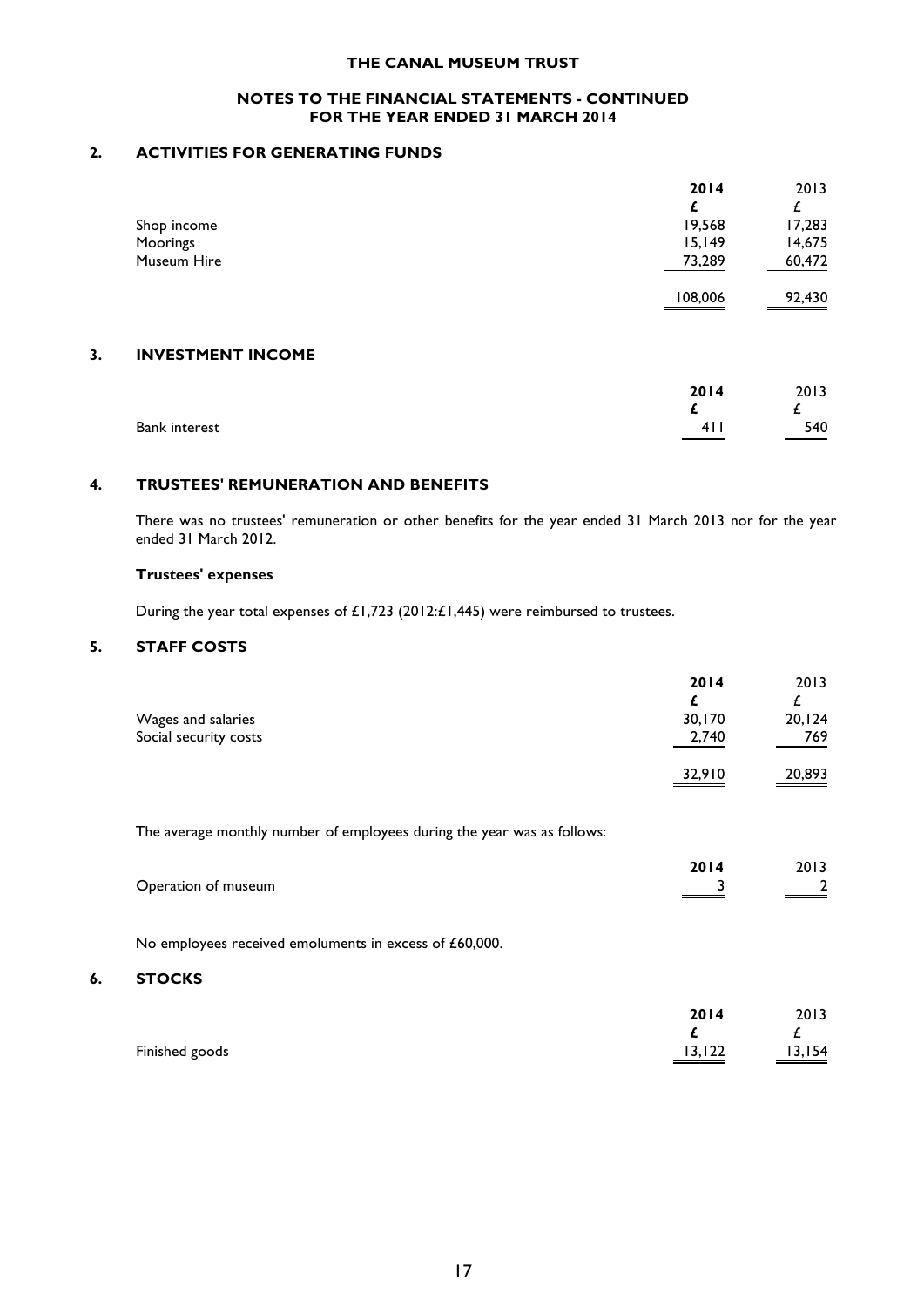#### **NOTES TO THE FINANCIAL STATEMENTS - CONTINUED FOR THE YEAR ENDED 31 MARCH 2014**

### **7. CREDITORS: AMOUNTS FALLING DUE WITHIN ONE YEAR**

| 2014  | 2013   |
|-------|--------|
|       |        |
| 1,524 | 369    |
| 4,126 | 41.913 |
|       |        |
| 5,650 | 42,282 |
|       |        |

### **8. MOVEMENT IN FUNDS**

|                                                 | At 1.4.13<br>£ | <b>Net</b><br>movement<br>in funds<br>£ | <b>Transfers</b><br>between<br>funds<br>£ | At 31.3.14<br>£ |
|-------------------------------------------------|----------------|-----------------------------------------|-------------------------------------------|-----------------|
| <b>Unrestricted funds</b><br>General fund       | 58,980         | 41,834                                  | (23, 648)                                 | 77,166          |
| <b>Restricted funds</b><br>Ice Well Restoration | $\blacksquare$ | (23, 648)                               | 23,648                                    |                 |
| <b>TOTAL FUNDS</b>                              | 58,980         | 18,186                                  |                                           | 77,166          |

Net movement in funds, included in the above are as follows:

|                                                 | Incoming<br>resources<br>£ | <b>Resources</b><br>expended<br>£ | <b>Movement</b><br>in funds<br>£ |
|-------------------------------------------------|----------------------------|-----------------------------------|----------------------------------|
| <b>Unrestricted funds</b><br>General fund       | 178,541                    | (136,707)                         | 41,834                           |
| <b>Restricted funds</b><br>Ice Well Restoration | 39,720                     | (63, 368)                         | (23, 648)                        |
|                                                 |                            |                                   |                                  |
| <b>TOTAL FUNDS</b>                              | 218,261                    | (200, 075)                        | 18,186                           |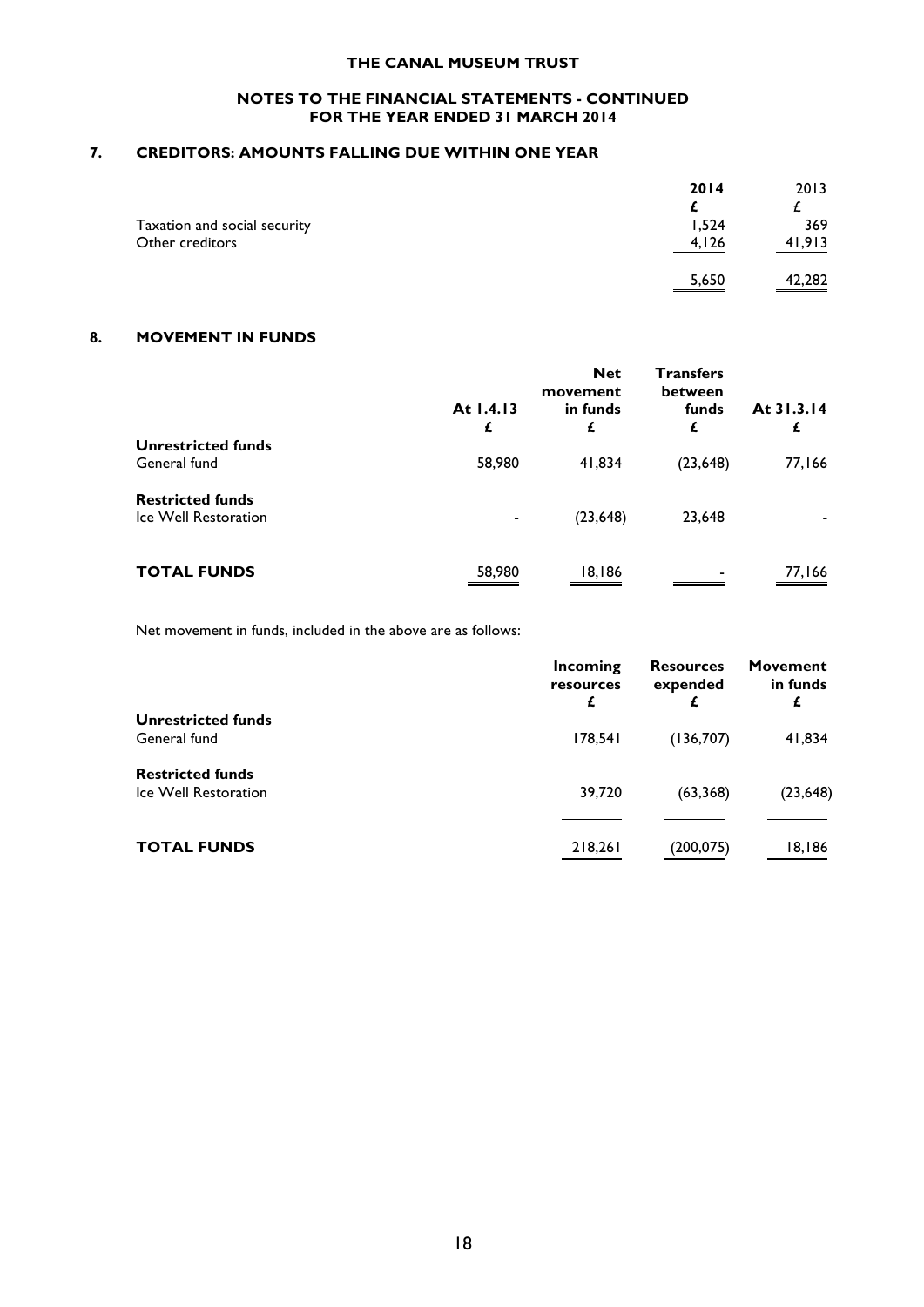#### **DETAILED STATEMENT OF FINANCIAL ACTIVITIES AND FURTHER NOTES FOR THE YEAR ENDED 31 MARCH 2014**

|                                                             | 2014<br>£ | 2013<br>£ |
|-------------------------------------------------------------|-----------|-----------|
| <b>INCOMING RESOURCES</b>                                   |           |           |
| I. Voluntary income                                         |           |           |
| Donations                                                   | 1,990     | 1,135     |
| Grants                                                      | 39,720    | 50,900    |
|                                                             | 41,710    | 52,035    |
| 2. Activities for generating funds                          |           |           |
| Shop income                                                 | 19,568    | 17,283    |
| Moorings                                                    | 15,149    | 14,675    |
| Museum Hire                                                 | 73,289    | 60,472    |
|                                                             | 108,006   | 92,430    |
| 3. Investment income                                        |           |           |
| <b>Bank interest</b>                                        | 411       | 540       |
| 9. Incoming resources from charitable activities            |           |           |
| Admissions and boat trips                                   | 57,776    | 50,576    |
| Subscriptions                                               | 73        | 117       |
| Other income                                                | 10,285    | 1,092     |
|                                                             | 68,134    | 51,785    |
| <b>Total incoming resources</b>                             | 218,261   | 196,790   |
| <b>RESOURCES EXPENDED</b>                                   |           |           |
| 10. Fundraising trading: cost of goods sold and other costs |           |           |
| Opening stock                                               | 13,154    | 10,887    |
| Purchases                                                   | 12,431    | 14,454    |
| Costs related to Museum hire                                | 9,368     | 6,036     |
| <b>Boat Hire</b>                                            | 8,137     | 6,414     |
| Closing stock                                               | (13, 122) | (13, 154) |
|                                                             | 29,968    | 24,637    |